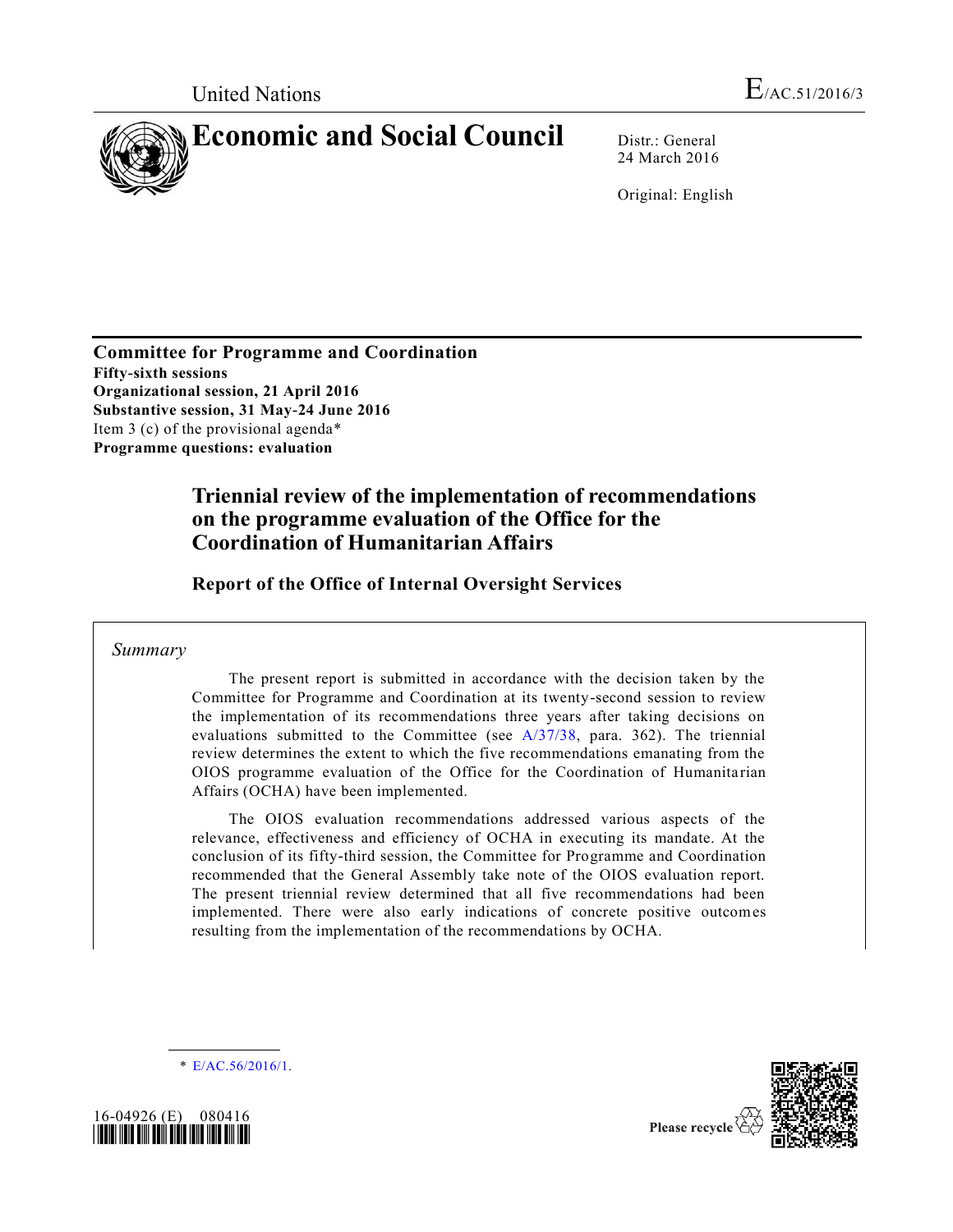Recommendation 1 focuses on clarifying and articulating roles and responsibilities in the emergency preparedness and disaster risk reduction work of OCHA, both within the programme itself and in relation to the many other humanitarian partners with which it coordinates. OCHA has implemented both the internal and external dimensions of this recommendation. Internally, it has conducted an evaluation to clarify its broad organizational niche in this area and to define roles and responsibilities across its individual organizational units. Externally, OCHA has worked within the context of the Inter-Agency Standing Committee Task Team on Preparedness and Resilience to develop the Common Framework for Preparedness, which was endorsed by the International Strategy for Disaster Reduction and the United Nations Development Group in 2013. There have been preliminary indications of the Common Framework's positive outcomes.

Recommendation 2 addressed the need for OCHA to establish a senior surge deployment mechanism, so as to maximize the timeliness and effectiveness of its response at the immediate onset of an emergency. OCHA implemented this recommendation in 2013 through a combination of initiatives within the programme and in conjunction with its inter-agency partners. All of these mechanisms were reported to have yielded positive results, enhancing the ability of OCHA to quickly mobilize staff of the appropriate technical and leadership calibre to respond to level 3 emergencies. The Inter-Agency Rapid Response Mechanism was seen as providing a clear shared commitment to, and common understanding of, surge deployment needs for level 3 emergencies among Inter-Agency Standing Committee member organizations.

Recommendation 3 addressed the leadership role of OCHA in coordinating the assessment by the humanitarian system of its collective effectiveness in implementing the transformative agenda, the chief humanitarian policy reform initiative undertaken during the period covered by the OIOS evaluation. To implement this recommendation, OCHA spearheaded the establishment of mechanisms for monitoring implementation of the transformative agenda, for collecting relevant data at the country level and for prompting collective action in response to the information received at the country level. OCHA chose not to undertake one optional action suggested under recommendation 3, namely, the completion of an inter-agency evaluation of the transformative agenda, but noted that it had led or supported multiple inter-agency reviews. OCHA claimed that these actions had adequately addressed the main thrust of the recommendation. With a further wave of reform likely to result from the World Humanitarian Summit, to be held in May 2016, however, the aspect of the recommendation associated with inter-agency evaluation has taken on heightened importance as an opportunity for the humanitarian system to learn from the past so as to better shape its collective future.

Recommendation 4 focused on the need for OCHA, as the steward of major financing vehicles for the humanitarian system, to strengthen performance monitoring, reporting and evaluation mechanisms. To implement this recommendation, OCHA issued an overarching framework for country-based pooled funds in 2015, thereby removing the distinction between emergency response funds and common humanitarian funds, and subsequently a policy instruction and an operational handbook for country-based pooled funds. It also rolled out other tools, such as the Grants Management System, a web-based platform and mandatory tool for the management of the entire grant life cycle for all country-based pooled funds in 2014; a Performance Accountability Framework; and numerous initiatives to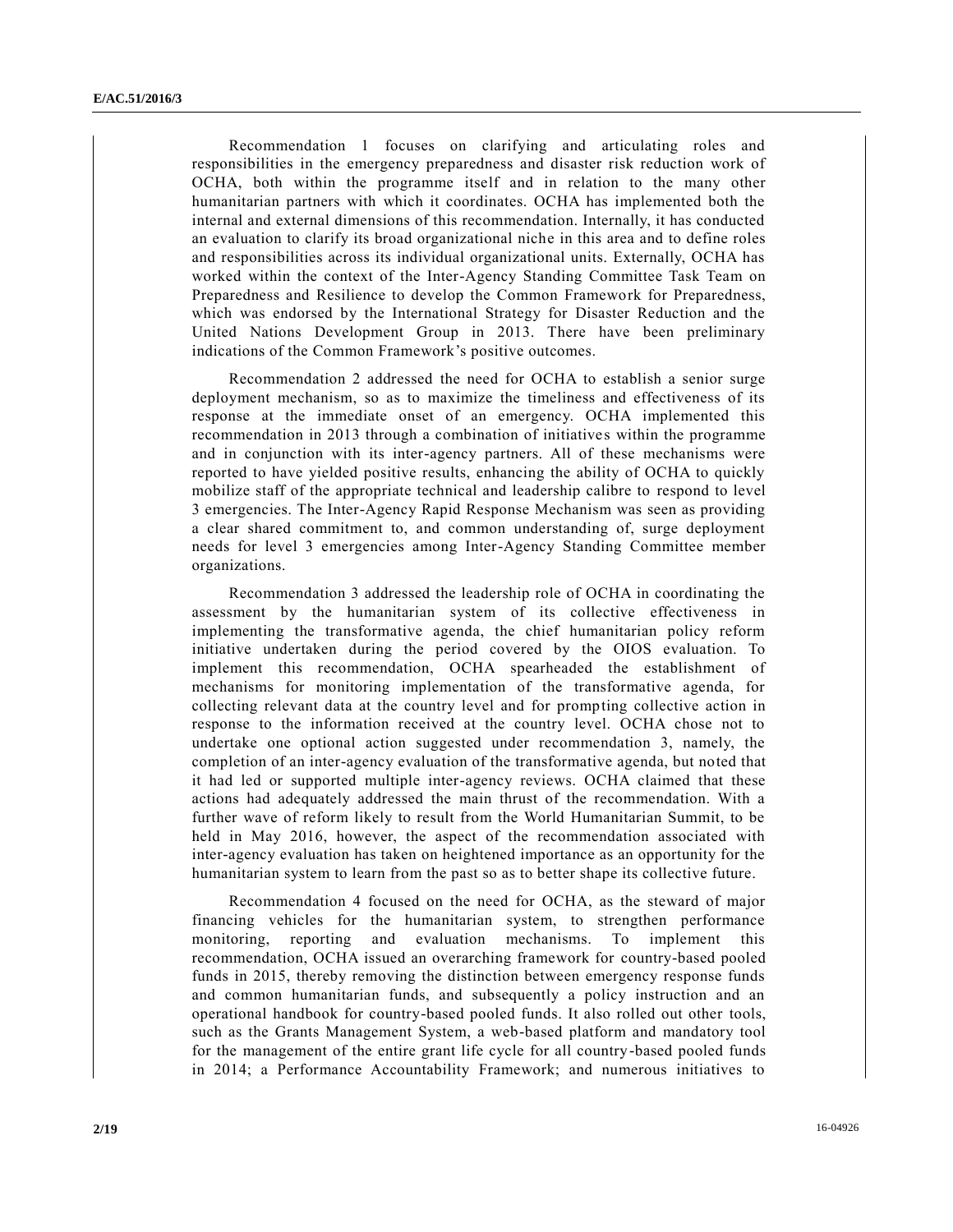support the Framework. OCHA has also provided standard messaging to Central Emergency Response Fund recipient agencies, in the Emergency Relief Coordinator's formal allocation communication to them, concerning their responsibilities with respect to sharing information with the humanitarian coordinator/resident coordinator. All of these actions were viewed as having led to positive change — for example, through streamlined processes, clearer guidance and expectations, and strengthened performance reporting.

Recommendation 5 addressed the need for OCHA to work more closely with its partners to improve the modalities for undertaking joint inter-agency evaluations. To implement the recommendation, OCHA proposed and, together with its inter-agency evaluation partners, developed a new modality for these evaluations: the inter-agency humanitarian evaluation. The concept was discussed and agreed to by the Inter-Agency Standing Committee in 2013, and guidelines were developed by the Inter-Agency Humanitarian Evaluation Steering Group in 2014. These guidelines provide a set of standard operating procedures for inter-agency humanitarian evaluation (including triggers, timelines and procedures), methodological approaches, and governance and management arrangements. The guidelines have been utilized in a series of evaluations of humanitarian action to date and, based on lessons learned and good practices emerging from these initial cases, their refinement is planned for 2016. Progress by OCHA on this front was viewed as positive, but concerns were raised over its sustainability, as the OCHA evaluation function continued to be underresourced and lacked sufficient independence within the programme to fulfil its critical role in leading inter-agency evaluations.

While some of these initiatives were under consideration at the time of the OIOS evaluation, key interviewees underlined that the recommendations had provided impetus for further progress. Although a range of positive outcomes has resulted from the implementation of the recommendations, sustained attention will be necessary if measureable longer-term impact is to be achieved.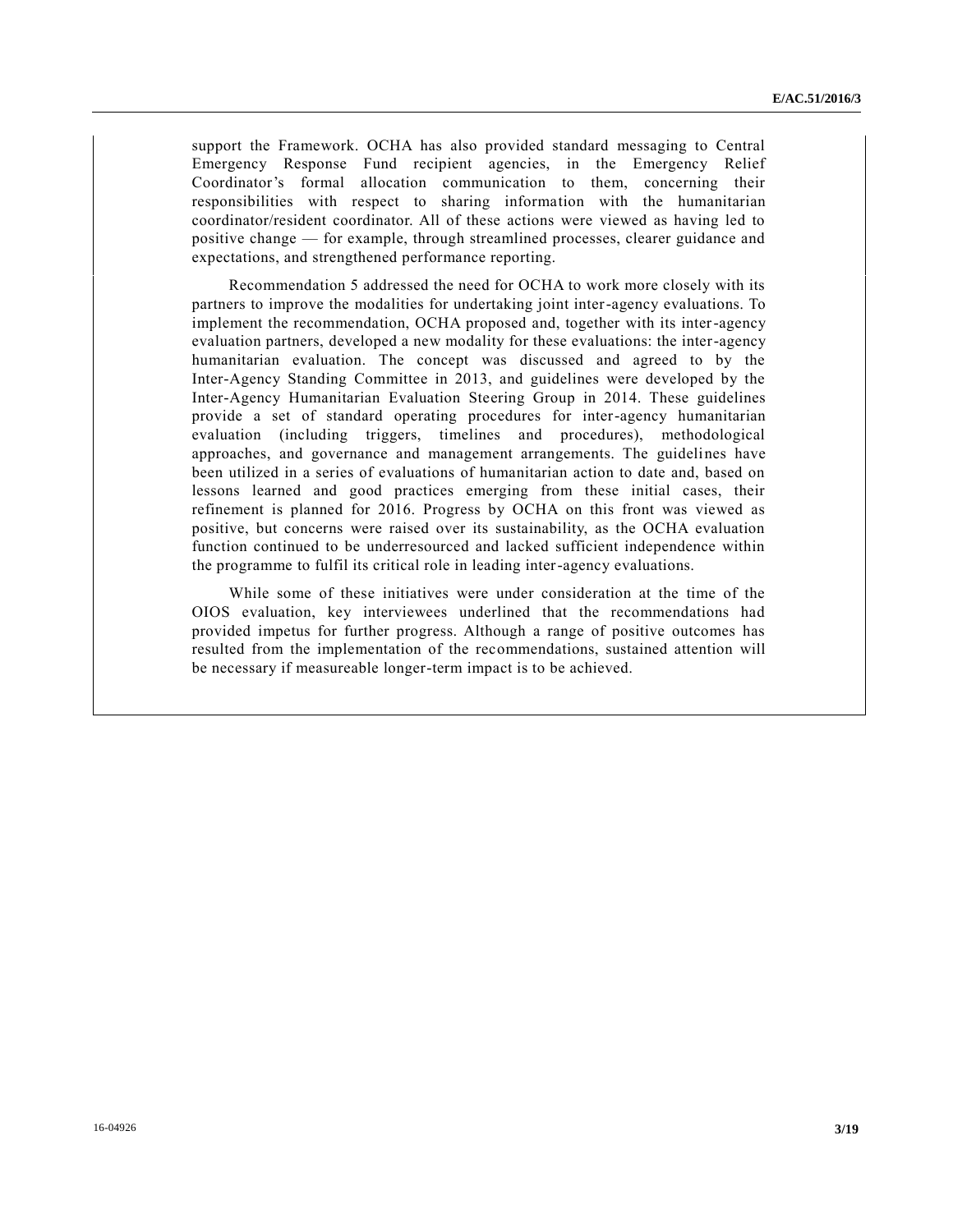## **I. Introduction**

1. At its fifty-third session, in 2013, the Committee for Programme and Coordination considered the report of the Office of Internal Oversight Services (OIOS) on the programme evaluation of the Office for the Coordination of Humanitarian Affairs (OCHA) [\(E/AC.51/2013/3\)](http://undocs.org/E/AC.51/2013/3).

2. The Committee underscored the important work carried out by OCHA in its coordination of humanitarian responses, its fundraising for and management of humanitarian response funds and its provision of support to the Inter-Agency Standing Committee, in particular in the implementation of the transformative agenda.<sup>1</sup> The Committee recommended that the General Assembly take note of the OIOS evaluation report [\(A/68/16,](http://undocs.org/A/68/16) para. 182).

3. The present report is issued pursuant to a triennial review of the recommendations. It examines the current status of implementation of the five recommendations contained in the report, as well as whether the implementation of the recommendations has contributed to programme changes, and, if so, to what extent.

4. The methodology for the triennial review included:

(a) Review and analysis of biennial progress reports on the status of recommendations, which are monitored through the OIOS Issue Track database;

(b) Analysis of relevant information, documents and reports obtained from OCHA on various topics related to the recommendations;

(c) Interviews conducted in person or by telephone of a purposive sample of 35 senior managers and programme staff, both within OCHA and among its partners.

5. The report incorporates comments received from OCHA during the drafting process. A final draft was shared with OCHA, which provided final comments (see annex). OIOS expresses its appreciation for the cooperation extended by OCHA in the drafting of the present report, and for the time and insights provided by its Inter-Agency Standing Committee partners.

## **II. Results**

**\_\_\_\_\_\_\_\_\_\_\_\_\_\_\_\_\_\_**

6. The mandate of OCHA is to ensure the timely, coherent, coordinated and principled response of the international community to disasters and emergencies and to facilitate the transition from emergency relief to rehabilitation and sustainable development (see [A/70/6 \(Sect. 27\),](http://undocs.org/A/70/6(Sect.27)) para. 27.1). The five recommendations emanating from the OIOS evaluation addressed various aspects of the relevance effectiveness and efficiency of OCHA in executing its mandate.

7. All five recommendations have been implemented, and there is some evidence of concrete positive outcomes resulting from this. The implementation status of each of the five recommendations is discussed below.

<sup>&</sup>lt;sup>1</sup> The transformative agenda consists of a set of concrete actions to transform the way in which the humanitarian community responds to emergencies. It focuses on improving the timeliness and effectiveness of its collective response through stronger leadership, more effective coordination structures and improved accountability. For further information, see https://interagencystandingcommittee.org/iasc-transformative-agenda.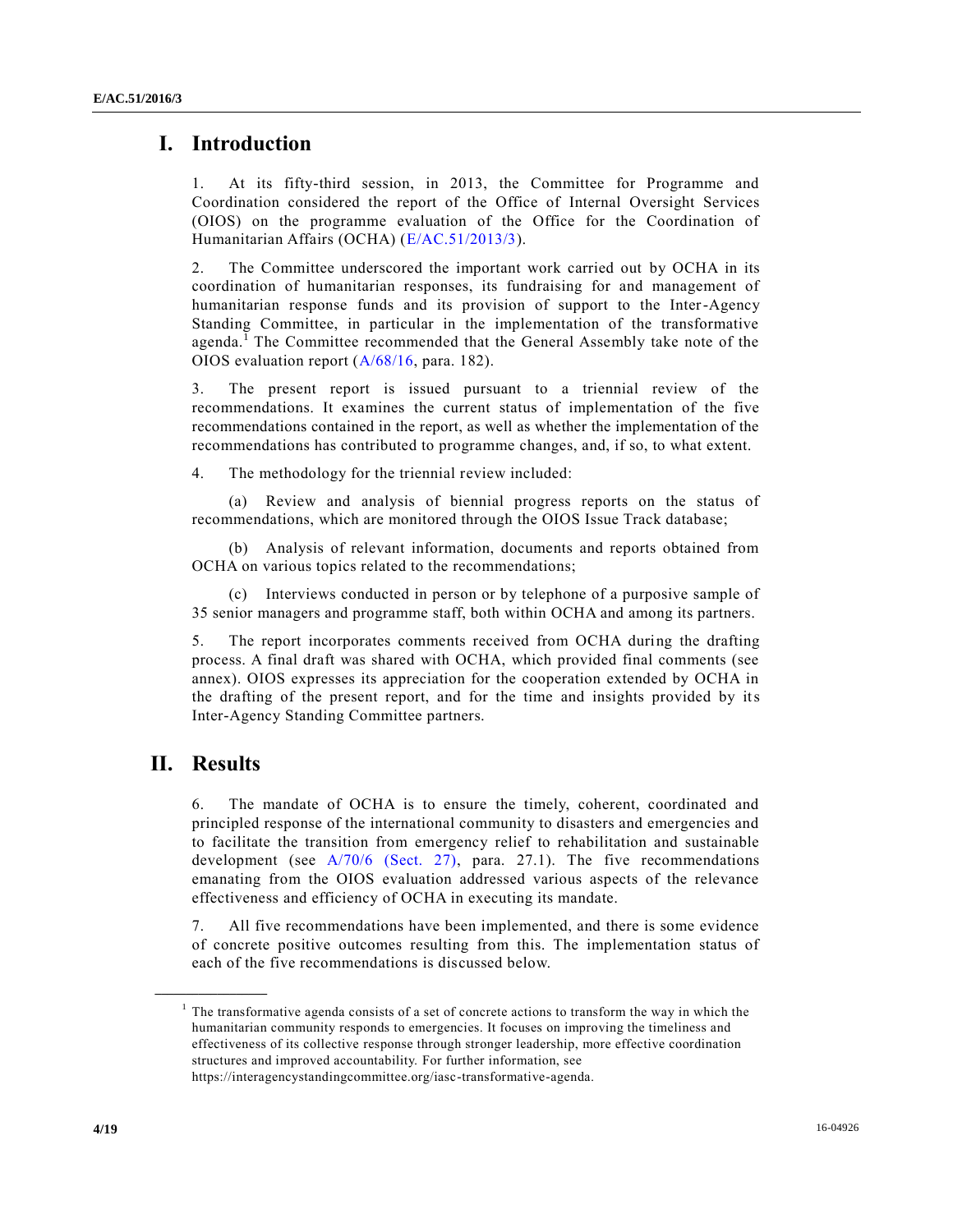## **Recommendation 1 Clarifying and articulating the roles and responsibilities in preparedness and disaster risk reduction work**

8. Recommendation 1 reads as follows:

OCHA should work closely with partners in the Inter-Agency Standing Committee, the International Strategy for Disaster Reduction and its secretariat and the United Nations Development Programme, in particular, as well as the United Nations Development Group, to further clarify and articulate respective roles and responsibilities among OCHA and its partners in the Inter-Agency Standing Committee involved in preparedness and disaster risk reduction work.

9. This recommendation addressed the work of OCHA on preparedness and disaster risk reduction. OCHA implemented the recommendation in two ways. First, it undertook an internal evaluation, finalized just prior to the issuance of the OIOS evaluation report in 2013, which sought to assess the past and current preparedness efforts of OCHA at the global, regional and country levels and to identify lessons learned and good practices. The internal evaluation also recommended adjustments and corrections to how OCHA exercises its roles and responsibilities in this area. One recommendation specifically addressed the need for a higher-level policy statement in consultation with United Nations Development Programme (UNDP) and other Inter-Agency Standing Committee partners on the role of OCHA in preparedness.

10. Secondly, taking into account the findings and recommendations of the internal evaluation, OCHA worked within the context of the Inter-Agency Standing Committee, through its Task Team on Preparedness and Resilience,<sup>2</sup> to create a common framework for improved capacity development for emergency preparedness. This initiative resulted in the issuance of the Common Framework for Preparedness, which was endorsed by the International Strategy for Disaster Reduction and the United Nations Development Group in 2013.<sup>3</sup> The Common Framework was disseminated to humanitarian coordinators and resident coordinators in 2014.

11. The Common Framework builds upon the International Strategy for Disaster Reduction definition of preparedness. It also supports the development of preparedness capacity in a more coherent manner, outlining a systematic countrylevel approach in which the inter-agency humanitarian system collectively assesses capacity and need and uses this assessment to plan appropriately. To that end, the Common Framework outlines the respective roles and responsibilities of all actors, prescribing a systematic approach in which humanitarian and development actors combine their efforts at the country level to jointly support the development of national and local capacity for emergency preparedness, response and recovery. It

 $2^2$  The Task Team was established by the Inter-Agency Standing Committee to implement the preparedness and resilience priorities in 2014 and 2015. It was co-chaired by the World Food Programme and the United Nations Development Programme, with the secretariat provided by OCHA. With the reorganization of the subsidiary bodies of the Inter-Agency Standing Committee, the Task Team on Preparedness and Resilience will be discontinued. Successor bodies will implement the Inter-Agency Standing Committee Working Group priorities for 2016-2017. Available from https://interagencystandingcommittee.org/system/files/

common framework for preparedness.pdf.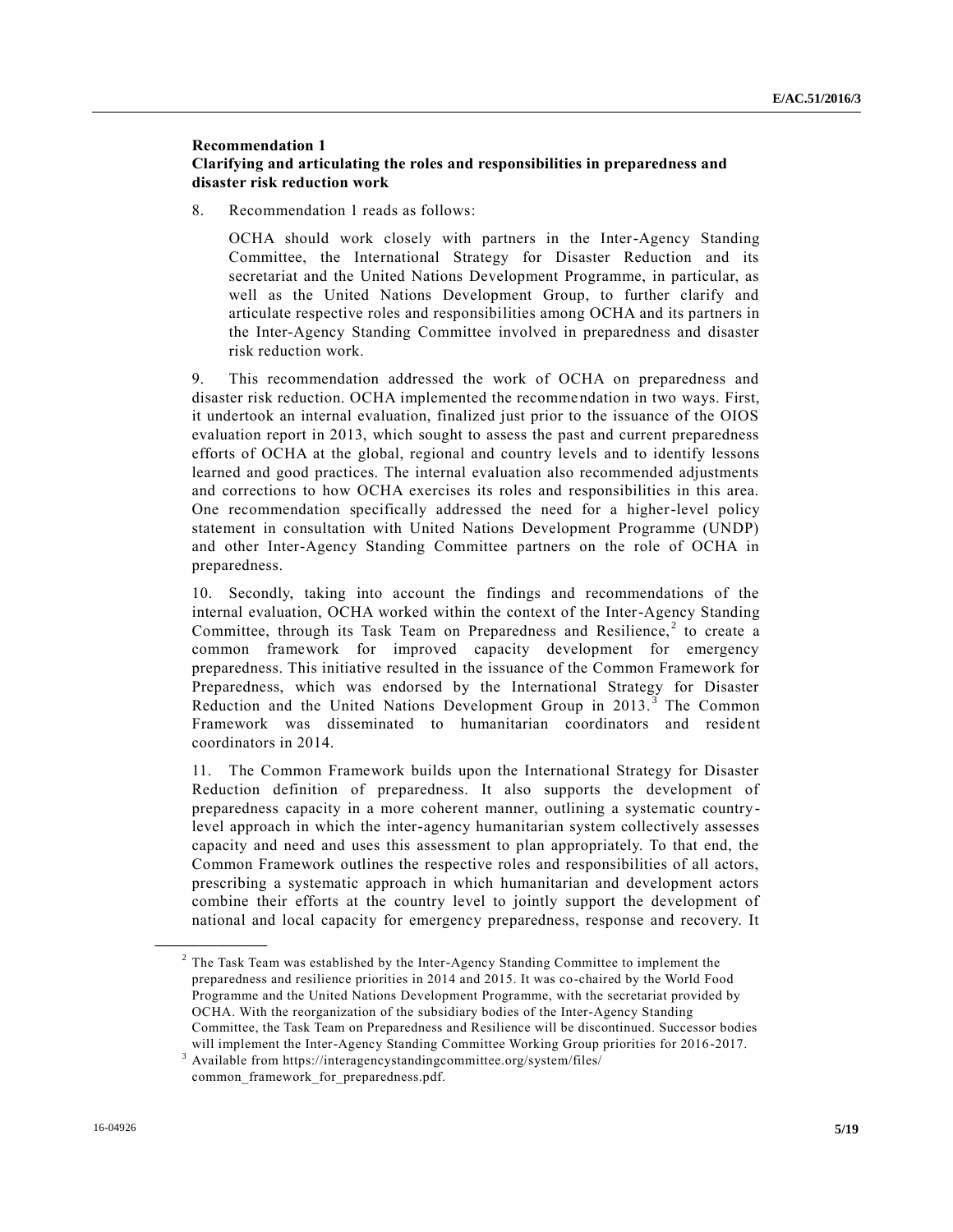specifically stipulates that resident coordinators will lead and coordinate the response preparedness efforts of United Nations country team members and relevant humanitarian actors in support of national efforts. It further stipulates that humanitarian coordinators, for their part, will lead efforts to improve the response preparedness capacity of national and local authorities and their capacity for working with international organizations.

12. According to OCHA, the Common Framework builds on previous disaster risk reduction efforts, helping to bring all relevant actors together to harmonize their understanding of key concepts, clarify roles and responsibilities and undertake needs assessment, planning and capacity-building activities in conjunction with national authorities. With just over two years since the issuance of the Common Framework, it was premature at the time of the triennial review to measure higherlevel outcomes (e.g., improved needs assessments, increased preparedness and disaster risk reduction capacity among national and local authorities) or longer-term impact (e.g., improved response and recovery resulting from enhanced capacity) emanating from these enhancements. A review of its shorter-term effects, however, indicated that common disaster risk management plans had been developed based on the Common Framework initiative, whereas key stakeholders underlined that, in the past, organizations undertook these efforts separately in an uncoordinated fashion. The Task Team for Preparedness and Resilience planned further efforts to disseminate the Common Framework and ensure its implementation in 2015-2016.

13. Recommendation 1 has been implemented. To maximize the longer-term, system-wide impact of this endeavour, OCHA should actively participate in efforts to disseminate and implement the Common Framework further and, together with its Inter-Agency Standing Committee partners, to monitor such dissemination and implementation.

#### **Recommendation 2**

**\_\_\_\_\_\_\_\_\_\_\_\_\_\_\_\_\_\_**

#### **Establishing a senior surge deployment mechanism**

14. Recommendation 2 reads as follows:

OCHA should ensure that appropriately senior and technically competent leadership resources are available for prompt deployment to the field, and sustained during humanitarian crises, especially for major emergencies.

15. OCHA plays a central role in coordinating the humanitarian system, both at the country level and at the global level. This recommendation addressed the need for OCHA to establish a senior-level rapid deployment mechanism, so as to maximize the timeliness and effectiveness of its on-the-ground coordination role at the immediate onset of an emergency. A particular focus in this recommendation was the ability of OCHA to ensure that it had sufficient human resources that it could swiftly deploy to either an OCHA corporate emergency or a level 3 emergency, the highest-level emergency as defined by the Inter-Agency Standing Committee.<sup>4</sup>

<sup>4</sup> Level 3 emergencies are emergencies in which the scale, complexity, urgency, response capacity and reputational risks are such that a significant corporate-level inter-agency response across the humanitarian system is warranted (see "Humanitarian system-wide emergency activation: definitions and procedures" (transformative agenda reference document PR/1204/4078/7)), Inter-Agency Standing Committee, 13 April 2012.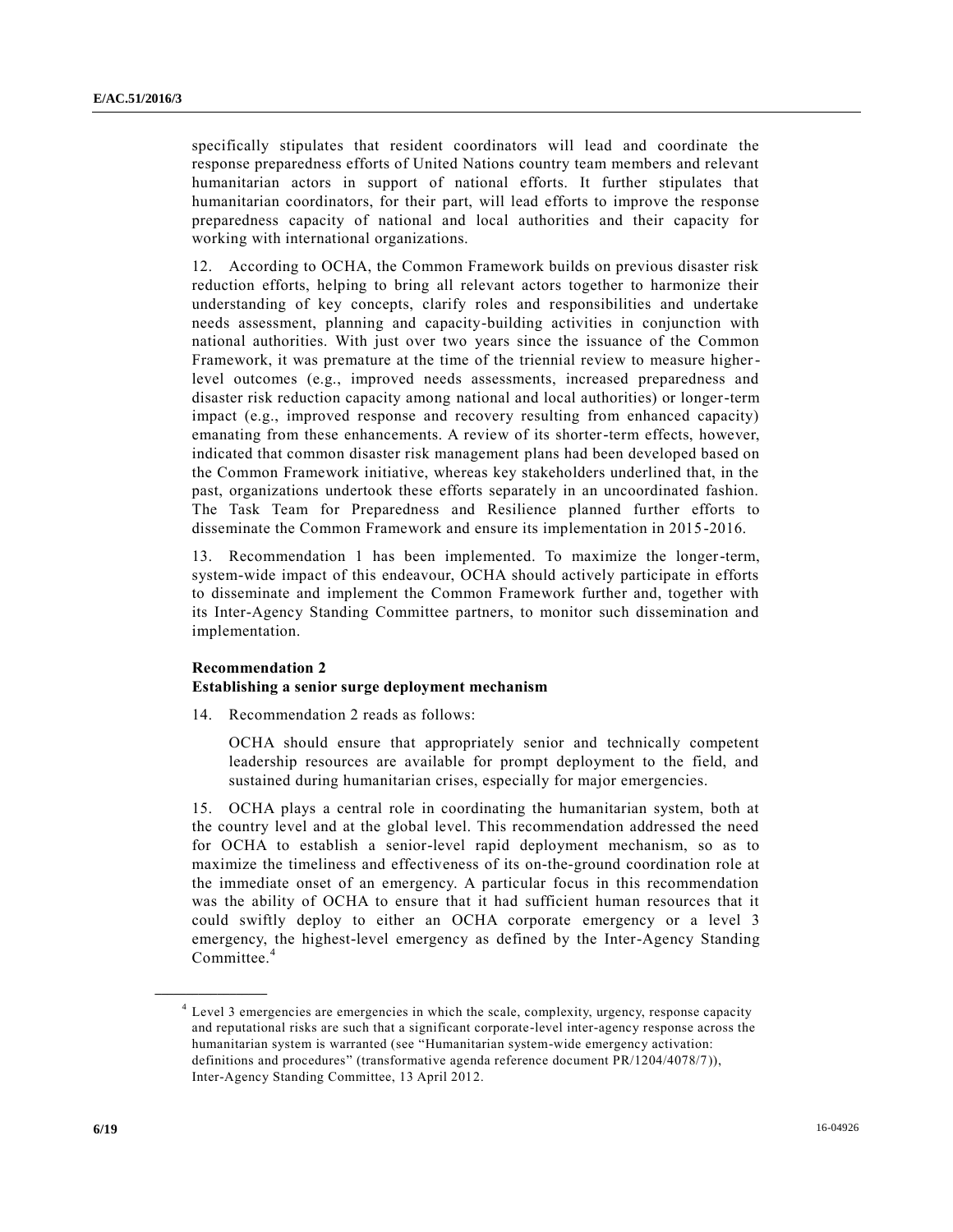16. OCHA implemented this recommendation in 2013 through a series of initiatives, both within the programme itself and together with its inter-agency partners. First, it recruited three senior roaming officers — two Roaming Emergency Surge Officers at the P-5 level and one Roaming Operations Stability Officer at the P-4 level. These officers are deployed for up to three months at the immediate onset of an emergency to provide leadership and stability to OCHA operations. Roaming Emergency Surge Officers take the lead in physically establishing offices, while Roaming Operations Stability Officers provide general operational support to an OCHA office. It was originally envisaged that the officers' time would be divided, such that they would spend 80 per cent of their time in the field and 20 per cent at OCHA offices in Geneva or New York. When not deployed to the field, the officers would work with the Surge Staff Development Team to develop and deliver training and to support lesson-learning and other exercises to improve the OCHA emergency response. As shown in figure 1, senior roaming officers have been deployed frequently since their recruitment in 2013.<sup>5</sup>

## Figure I **Deployment of senior roaming officers, 2013-2015**



*Source*: OIOS compilation of OCHA data.

**\_\_\_\_\_\_\_\_\_\_\_\_\_\_\_\_\_\_**

17. Another initiative OCHA undertook internally was the creation of the senior surge roster, which it introduced in July 2013. The roster focused on existing seniorlevel OCHA staff (P-4 to D-1) based at Headquarters who had proven field leadership credentials, along with key staff from regional offices who could

 $5$  The Roaming Emergency Surge Officers were recruited on 1 January and 1 March 2013; the Roaming Operational Stability Officer was recruited on 1 September 2013. Although the earliest of these recruitments predates the issuance of the OIOS final report, OCHA had the draft report in hand before the deployments.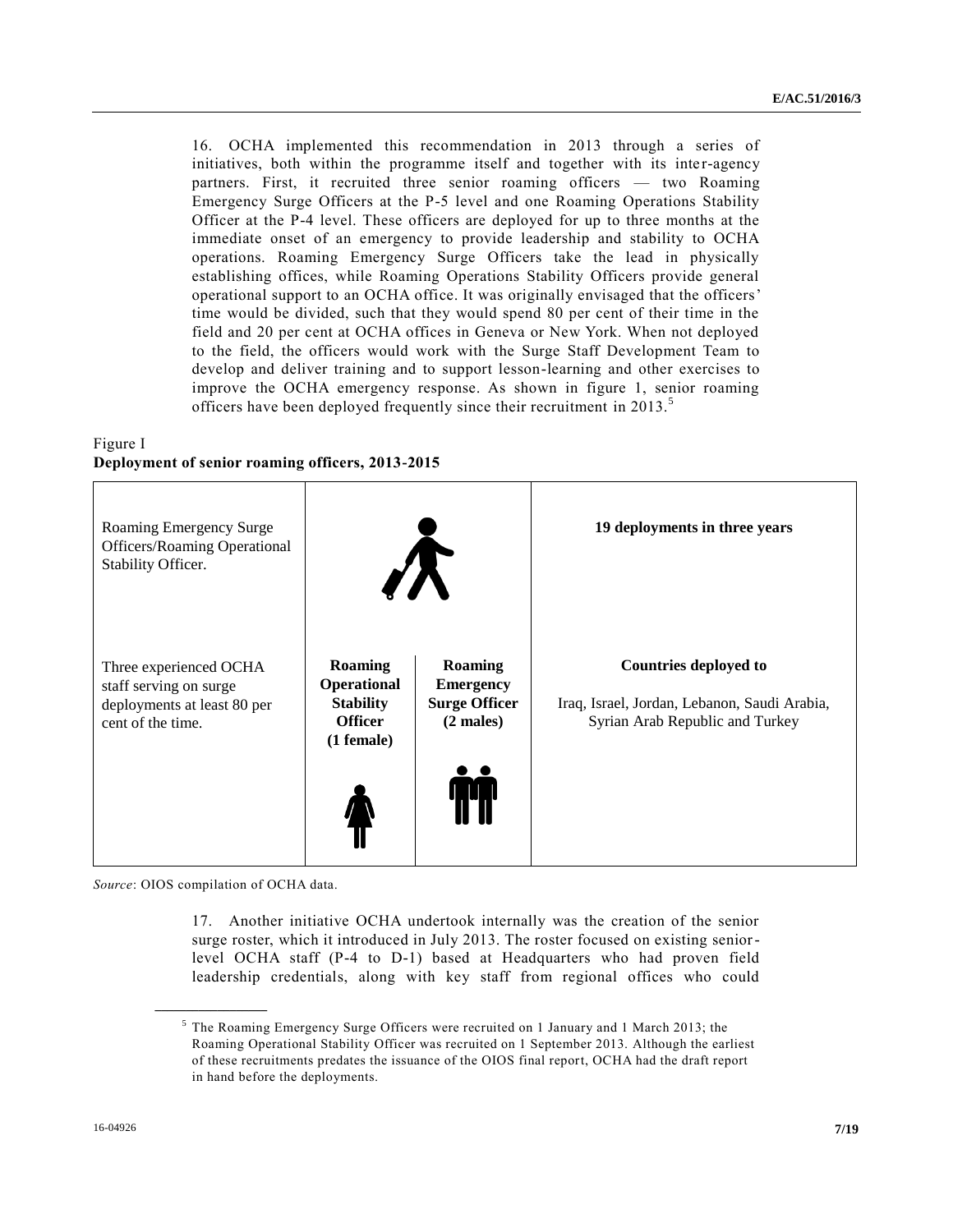temporarily leave their main OCHA post (i.e., for up to three months) and deploy to the field to address surge needs for level 3 or corporate emergencies. Data on senior surge roster deployments are provided in figure II.

Figure II **Senior surge roster deployments in 2013 and 2014**

|                                                                                                                         |           |          | <b>Category of OCHA staff deployed</b>                                                                                                                                                                                                                                                                                                                                                                                                                                                   |
|-------------------------------------------------------------------------------------------------------------------------|-----------|----------|------------------------------------------------------------------------------------------------------------------------------------------------------------------------------------------------------------------------------------------------------------------------------------------------------------------------------------------------------------------------------------------------------------------------------------------------------------------------------------------|
| Senior OCHA staff based at<br>Headquarters with proven<br>field leadership credentials<br>(P-4 to D-1 level). Staff are |           |          | <b>Humanitarian Affairs Officers.</b> These<br>officers possess knowledge on a wide range of<br>humanitarian assistance, emergency relief and<br>related human rights issues.<br>Administrative Officers. These officers lead<br>the administrative, human resources and<br>financial portfolios in OCHA field offices.<br>Management. Head of Office and Deputy<br>Head of Office provides strategic and<br>operational leadership and vision and chairs<br>inter-cluster coordination. |
| deployed to new corporate<br>emergencies for an average<br>of three months.                                             | 3 females | 10 males | 13 deployments in two years                                                                                                                                                                                                                                                                                                                                                                                                                                                              |
|                                                                                                                         |           |          | <b>Countries deployed to</b><br>Central African Republic, Philippines, South<br>Sudan                                                                                                                                                                                                                                                                                                                                                                                                    |

*Source*: OIOS compilation of OCHA data.

18. According to OCHA, the use of the senior surge roster stopped in late 2014, when it was observed that the supply of qualified staff it could swiftly deploy to new or escalating emergencies had not kept pace with field needs. This shortage became particularly acute in 2013 and 2014, when numerous level 3 emergencies occurred simultaneously and the number of senior staff and the ratio of Headquarters-based staff to field-based staff had declined. There was therefore not enough Headquarters staff to draw upon during this time. Accordingly, OCHA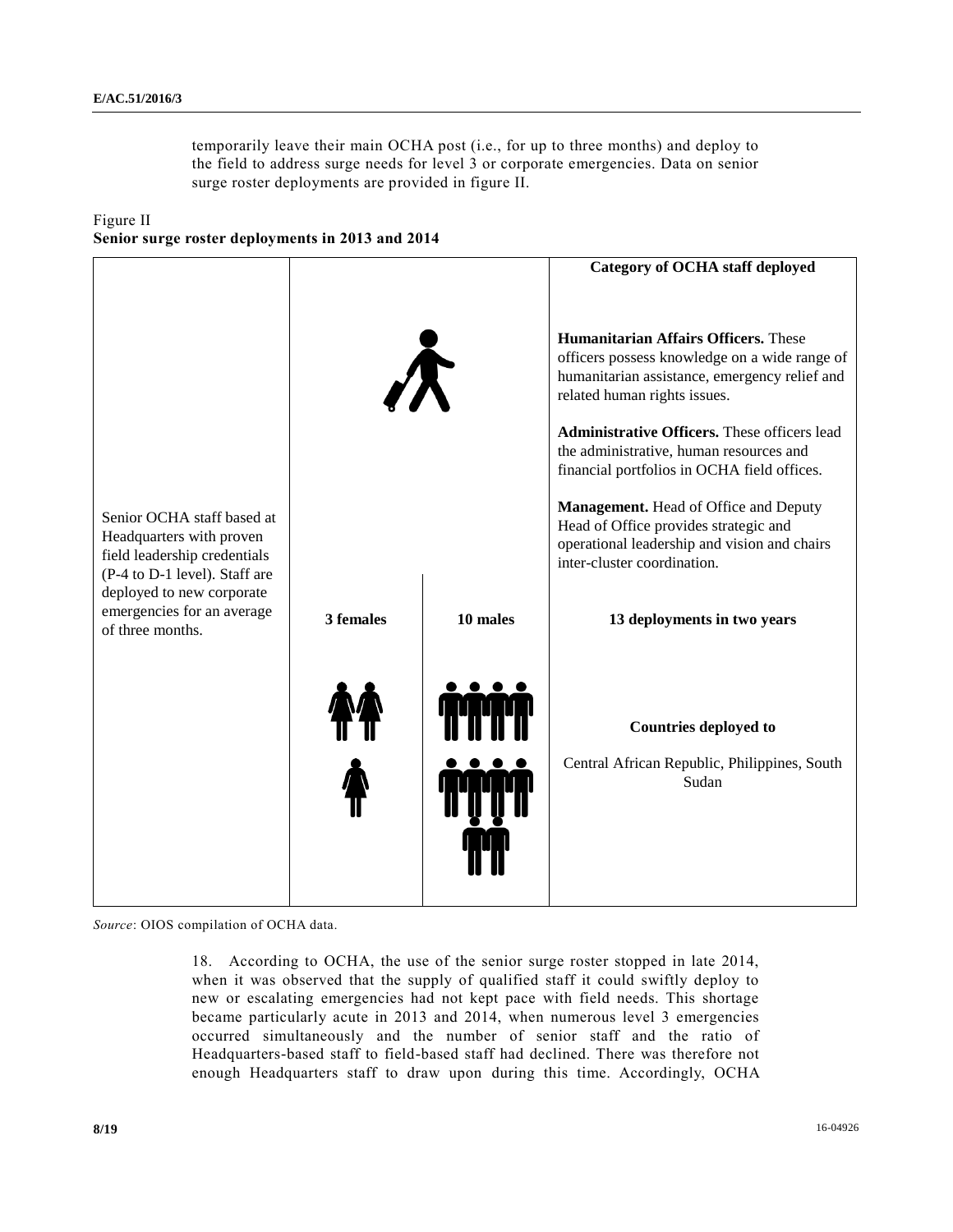introduced a revised concept — optimizing surge mechanisms — to address those challenges and put forward a larger and more diverse surge pool including in its emergency response roster. The Senior Management Team is currently reviewing this concept. OCHA also noted other mechanisms it had strengthened to fulfil its surge capacity needs, namely, the associate surge pool and stand-by partnerships.<sup>6</sup>

19. In addition to these internal initiatives within OCHA, its response to the OIOS recommendation extended to the inter-agency level. On 10 December 2013, members of the Inter-Agency Standing Committee addressed the need to ensure readily available human resources for rapid deployment for a level 3 emergency through the establishment of the Inter-Agency Rapid Response Mechanism. The Mechanism aims to ensure that agencies have the requisite standby capacity on hand, in keeping with their individual cluster lead agency roles and other coordination responsibilities, to enable them to deploy in a timely fashion. Deployments through the Mechanism serve to ensure a coordinated and coherent response to a system-wide activation in a level 3 emergency.

20. According to OCHA, its own internal mechanisms (i.e., the senior surge roster and the senior roaming officers) resulted in positive outcomes, facilitating faster deployment of senior staff with the technical skills to respond effectively to level 3 emergencies. The potential for longer-term impact was also seen as plausible, given that deployments were quick and sustained and that they provided the required level of leadership and technical competency.<sup>7</sup> In its evaluation, OIOS had noted that the short duration of deployments to large-scale, sudden-onset emergencies had hampered the ability of OCHA to be timely, effective and relevant. The deployment data after 2013 indicated that staff members had been deployed for long durations to the pressing emergency situations at the time; senior surge roster deployments averaged 70 days and senior roaming officers averaged 99 days.<sup>8</sup> Similarly, the Inter-Agency Rapid Response Mechanism was viewed as a beneficial mechanism that had provided a clear commitment and common understanding on surge deployment for level 3 emergencies. However, as the Inter-Agency Rapid Response Mechanism is an inter-agency modality, an assessment of deployments by Inter-Agency Standing Committee members fell outside the scope of the present review.

21. Recommendation 2 has been implemented. Looking ahead, OCHA should ensure that the optimizing surge mechanism concept is considered in a timely manner and that, subsequent to the deliberations of the Senior Management Team, it is finalized promptly.

<sup>&</sup>lt;sup>6</sup> See http://www.unocha.org/what-we-do/coordination-tools/surge-capacity/resources.

 $7$  OIOS noted that the earliest deployments of Roaming Emergency Surge Officers predated the issuance of its final evaluation report. However, OCHA had the draft report of OIOS in hand before these deployments. In interviews for the present triennial review, key OCHA programme managers and staff clarified that, whereas the concept was not entirely new, the OIOS recommendation provided the impetus, as well as the financial means, to better institutionalize it.

 $8$  Calculations are based on deployment data maintained by OCHA for these two mechanisms.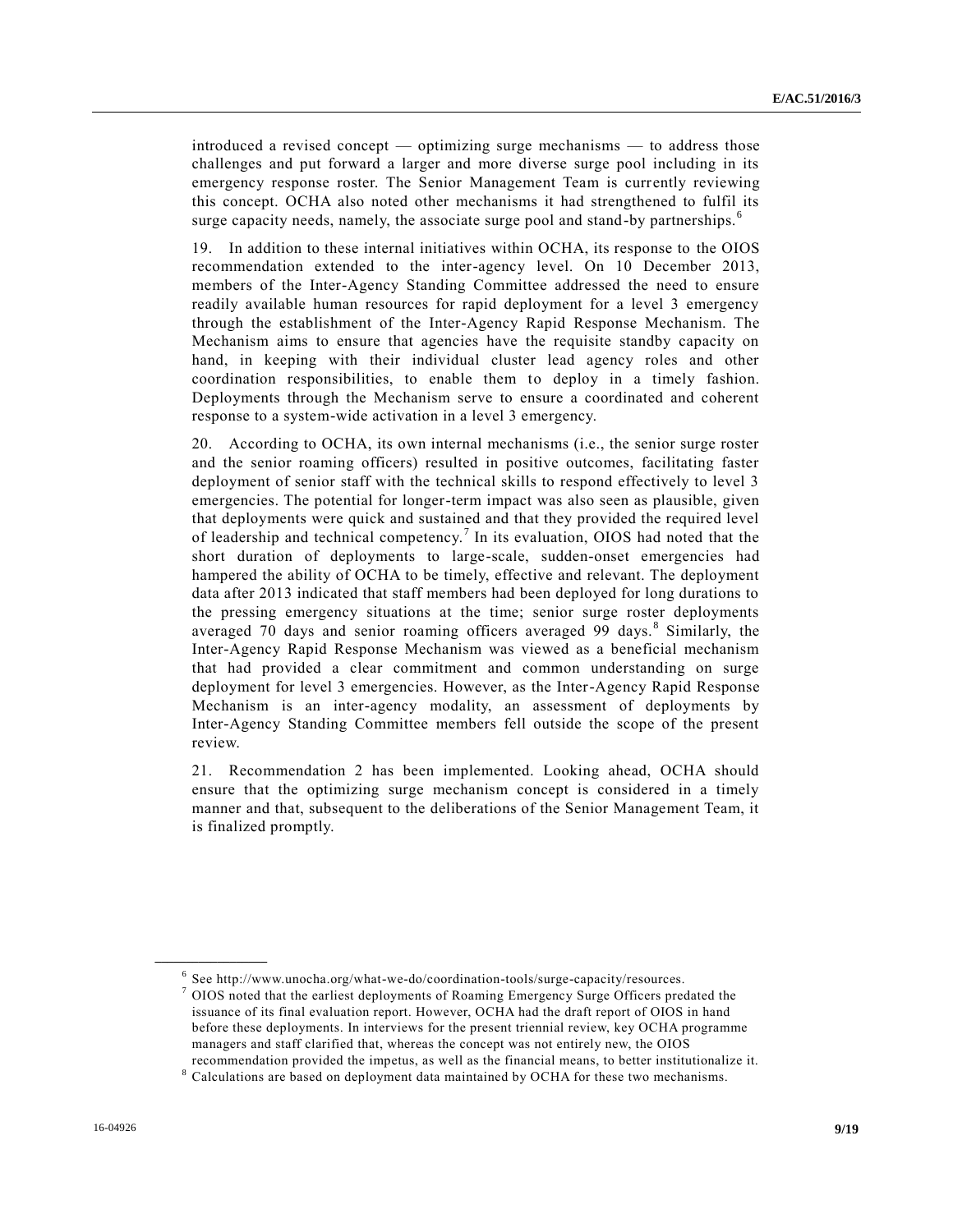## **Recommendation 3 Leading efforts to assess the effectiveness of the implementation of the transformative agenda**

22. Recommendation 3 reads as follows:

As part of the implementation of the transformative agenda of the Inter-Agency Standing Committee, OCHA should take a leadership role in developing a proposal to assess its effectiveness. This should include a periodic reporting system that can be utilized to track the accomplishment of the mutual accountability goal within the transformative agenda and may include an inter-agency evaluation of the effectiveness of the implementation of the transformative agenda.

23. This recommendation addressed the leadership role of OCHA in coordinating the assessment by the humanitarian system of its collective effectiveness in implementing the transformative agenda. Devised and implemented under the umbrella of the Inter-Agency Standing Committee, the transformative agenda aimed at strengthening three pillars of the humanitarian system: leadership, accountability and coordination. It represented the chief humanitarian reform initiative underta ken during the period covered by the OIOS evaluation.

24. OCHA implemented this recommendation through a series of tools for collecting data on the progress on the implementation of the transformative agenda, with the aim of facilitating stock-taking at both the collective humanitarian country team level and at the individual humanitarian coordinator/resident coordinator level. At the humanitarian country team level, a framework for measuring success at the country level, which was endorsed by the Emergency Directors Group in June 2013, has been used. Using data provided by inter-agency transformative agenda focal points, this tool monitored implementation by the humanitarian country teams of the three pillars of the transformative agenda. It provided success benchmarks, key elements and objectively verifiable indicators for measurement. These provisions and indicators have also been integrated into the reporting formats for OCHA country offices.

25. At the humanitarian coordinator/resident coordinator level, OCHA strengthened accountability frameworks to include performance compacts between the humanitarian coordinator and the Emergency Relief Coordinator. OCHA reported 84 per cent compliance in 2015 and 100 per cent compliance in 2014 in the signature of these compacts. The appraisal by the Emergency Relief Coordinator of the humanitarian coordinator, as well as input based on consultations with the Inter-Agency Standing Committee (i.e., through the Emergency Directors Group) were channelled into the annual United Nations Development Group performance appraisals of resident coordinators. It was also reported that appraisals were used to identify underperformance, with ongoing operational support and guidance being provided through monthly telephone calls.

26. In addition to these tools, the response by OCHA to the OIOS recommendation has extended to the inter-agency level. It has primarily undertaken action on this level through the Emergency Directors Group, established in 2013, which OCHA chairs and to which it provides secretariat support. The Emergency Directors Group is comprised of Emergency Directors of Inter-Agency Standing Committee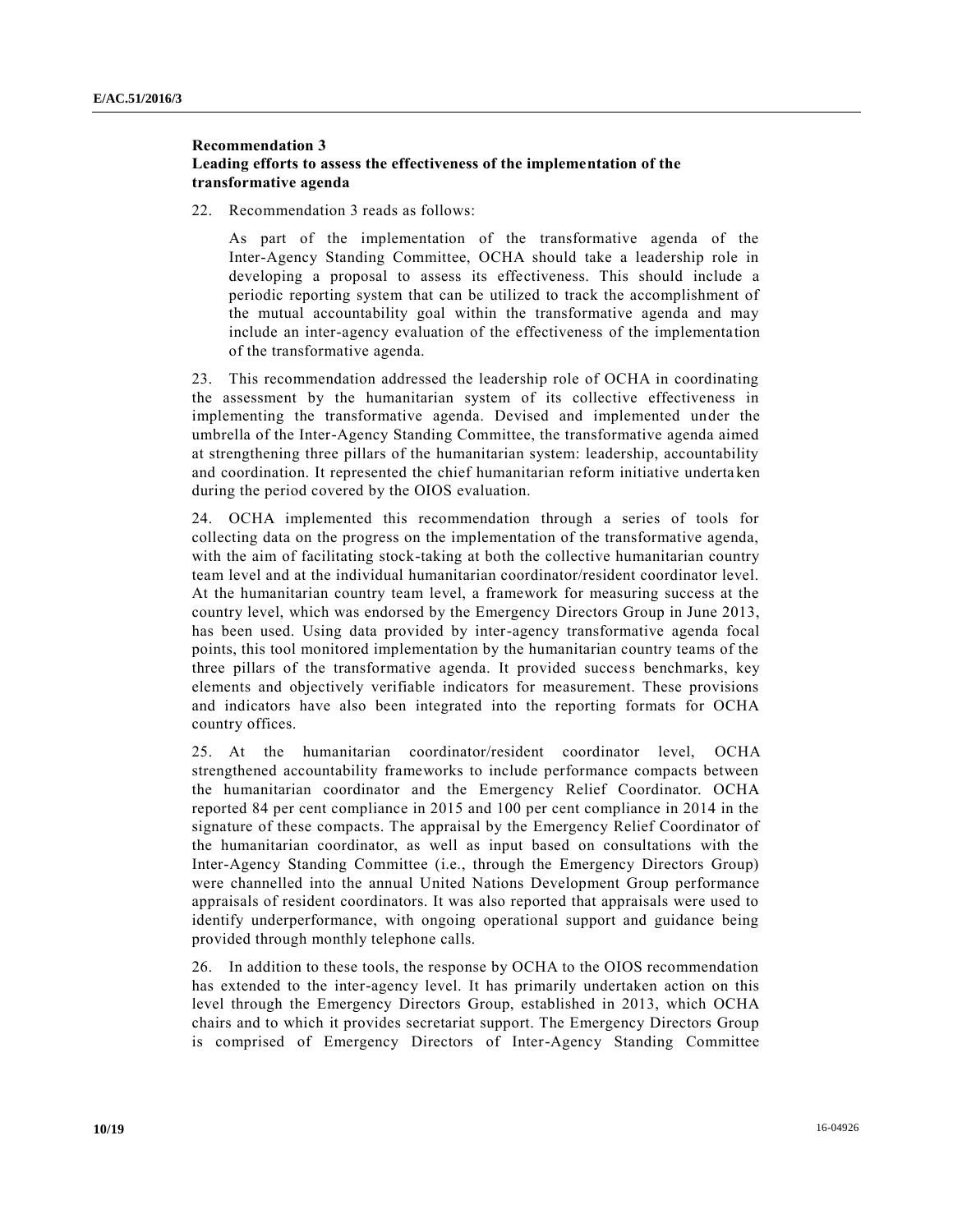members, non-governmental organizations (NGOs) and observers.<sup>9</sup> The Group's purpose is to support humanitarian operations by advising the Emergency Relief Coordinator and the Inter-Agency Standing Committee principals on operational issues of strategic concern and by mobilizing agency resources to address operational challenges and gaps, in support of the humanitarian coordina tors and humanitarian country teams.

27. The Emergency Directors Group supports humanitarian operations and meets regularly in fulfilment of its responsibilities, one of which includes supporting and monitoring its membership's progress in implementing the transformative agenda and monitoring the development and roll-out of improved tools and services to help its members to implement the transformative agenda. Of particular note were the semi-annual meetings of the Emergency Directors Group with donors, which had a general thematic focus on transformative agenda implementation. As background to those meetings, the Group produced a paper on learning lessons in the implementation of the transformative agenda, coupled with an implementation tracking matrix. In preparation for the annual review of operations, "snapshots" of each country operation were produced, with a focus on key data points to highlight areas of progress, potential weaknesses and areas where individual parts of the system might not be adequately invested.

28. The Emergency Directors Group has also provided support in operational contexts through dedicated missions to both protracted situations, such as those in the Syrian Arab Republic and the Democratic Republic of Congo, and early warning challenges, such as that in the Central African Republic. Support was also provided remotely through videoconferences or telephone conferences to optimize the response in a number of countries to situations that had become increasingly complex.

29. The Emergency Directors Group also established the Senior Transformative Agenda Implementation Team to support the Inter-Agency Standing Committee in implementing the transformative agenda at the country level. The Team seeks to improve the understanding and knowledge of the transformative agenda and its related tools and to strengthen tailor-made applications in specific humanitarian contexts. This role was undertaken through field missions, remote support and webinars. The Team provided a tool for monitoring the implementation of the transformative agenda and a mechanism for providing feedback to the Emergency Directors Group for action; however, the Team is itself a tool for direct support to strengthen progress in the field under the pillars of the transformative agenda.<sup>10</sup>

30. According to OCHA, its actions with respect to the OIOS recommendation have provided ongoing information on the progress of implementation of the transformative agenda, allowing for a better-informed assessment of such progress

<sup>&</sup>lt;sup>9</sup> Under the terms of reference of the Emergency Directors Group, endorsed in March 2013, participation in the Group is limited to the Emergency Directors (D-1 or equivalent) of Inter-Agency Standing Committee members, plus one resource person. The International Committee of the Red Cross and the International Federation of Red Cross and Red Crescent Societies are invited to nominate their Emergency Directors for participation as observers. The three NGO consortia (the International Council of Voluntary Agencies, the Steering Committee for Humanitarian Response and InterAction) nominate two operational NGOs from their membership, for ongoing participation in the Group.

<sup>10</sup> See https://www.humanitarianresponse.info/en/topics/transformative -agenda.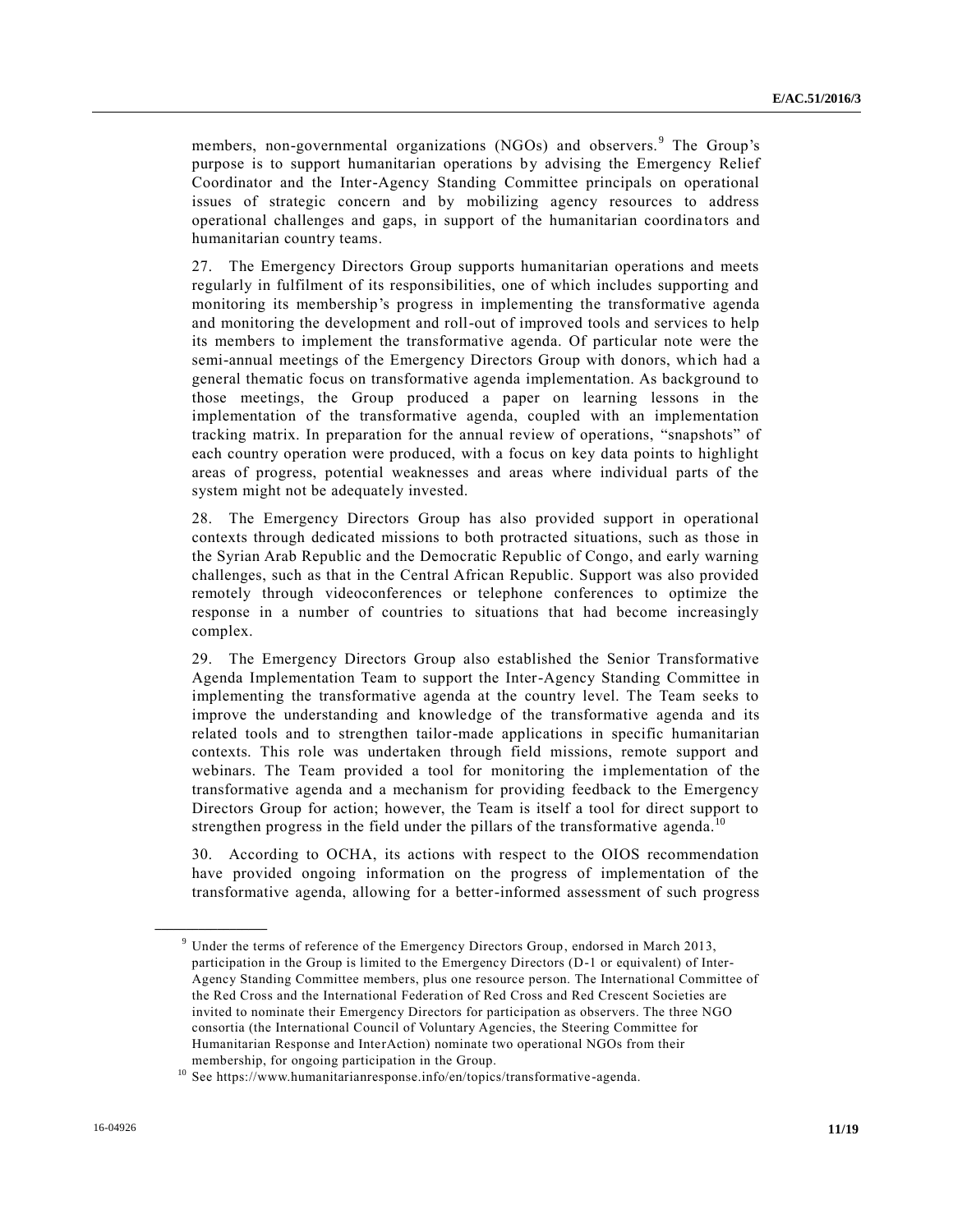and, by extension, more strongly data-informed decision-making that has helped improve operational support and facilitate course correction. OIOS documented the tools and mechanisms to facilitate improved inter-agency decision-making, as well as a handful of examples in which the membership of the Inter-Agency Standing Committee used these tools for enhanced decision-making.<sup>11</sup> However, given time constraints and data availability, it was not possible to systematically catalogue evidence of widespread, systemic improvement. Nor was it possible, through documentary or perceptual evidence, to assign direct attribution to OCHA for any of the key areas of progress cited above.

31. OCHA chose not to undertake one optional action OIOS had suggested it consider under recommendation 3, namely the conduct of an inter-agency evaluation of the transformative agenda. OCHA declined to implement this aspect of the recommendation, claiming that the actions described above had adequately addressed the main thrust of the recommendation.

32. Recommendation 3 has been implemented. At the same time, with the World Humanitarian Summit scheduled for May 2016, OCHA should consider whether an evaluation of the implementation of the transformative agenda — or a similar stocktaking exercise — might still be in order. Given the wave of reform likely to ensue on the heels of the Summit, such an evaluation might serve to help the humanitarian system — and in particular OCHA, given its crucial system-wide coordination role — to critically reflect on and learn from the past, so as to chart a better-informed course in the future.

#### **Recommendation 4**

**\_\_\_\_\_\_\_\_\_\_\_\_\_\_\_\_\_\_**

#### **Strengthening performance reporting and evaluation of the emergency response funds, common humanitarian funds and the Central Emergency Response Fund**

33. Recommendation 4 reads as follows:

OCHA should work with the humanitarian coordinators and/or resident coordinators and recipient organizations to further strengthen performance reporting and evaluation on the emergency response funds, common humanitarian funds and the Central Emergency Response Fund. This should include establishing, where not already present, monitoring and evaluation frameworks for each of the country-level pooled funds and working to ensure that OCHA and recipient organizations will dedicate sufficient resources for monitoring and evaluation. OCHA should further clarify the role and responsibilities of the managing agent in relation to monitoring and evaluation of the common humanitarian funds. Finally, specific indicators to monitor the performance of the emergency response funds, common humanitarian funds and the Central Emergency Response Fund should be included in the progress report developed in the context of transformative agenda reporting.

34. This recommendation addressed the aspect of the OCHA mandate related to its role in raising appeals and managing pooled humanitarian funds. The Central

<sup>&</sup>lt;sup>11</sup> The Emergency Directors Group undertakes OCHA-supported reviews of progress achieved and lessons learned under the transformative agenda, on a biannual basis; Inter-Agency Standing Committee operational peer reviews; and inter-agency humanitarian evaluations, which, inter alia, assess the progress of the transformative agenda in response to level 3 emergencies. The Group also commissioned an external review, which synthesized numerous reviews of the transformative agenda.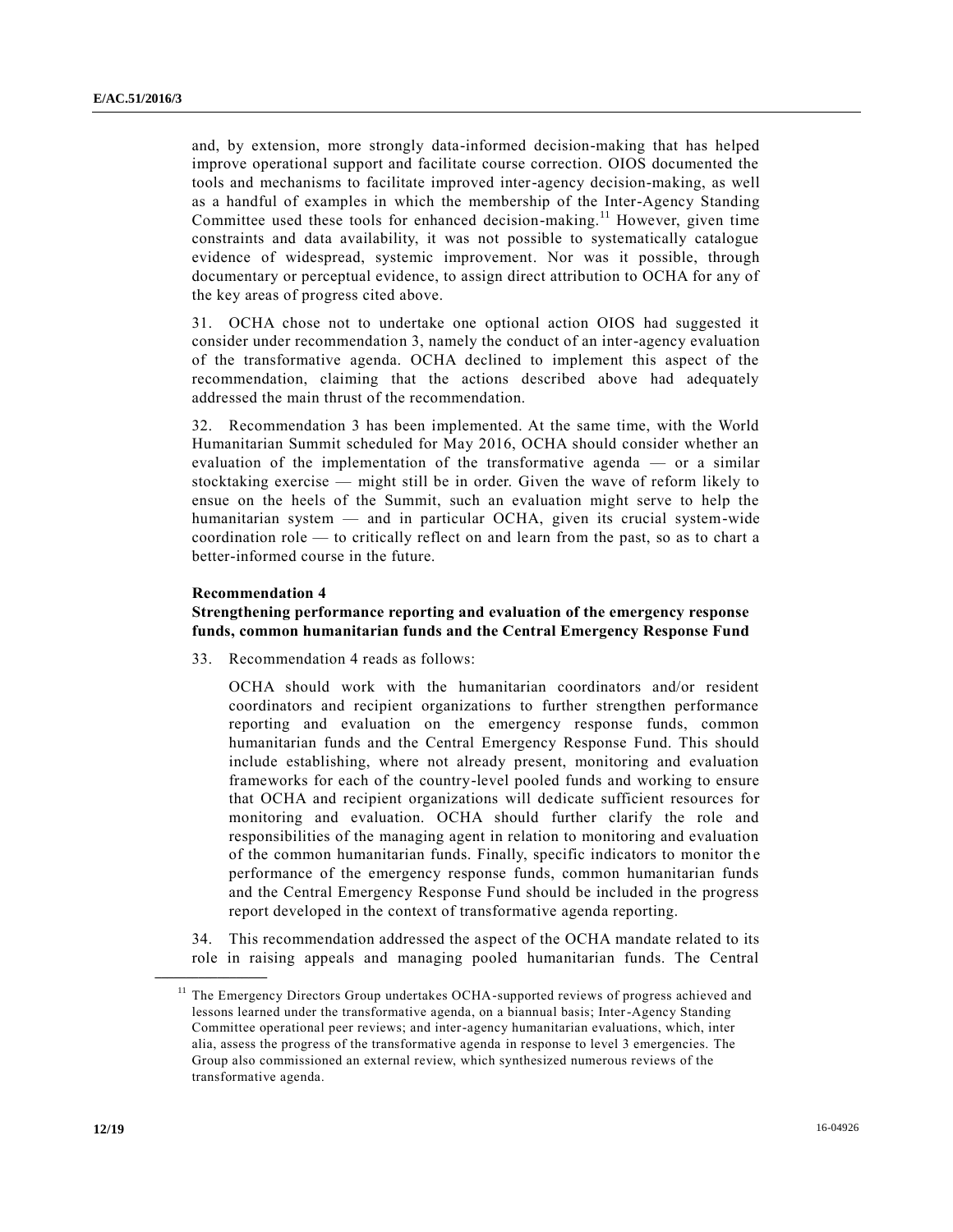Emergency Response Fund is a central funding mechanism managed by a secretariat based in New York. The emergency response funds and common humanitarian funds are pooled funds at the country level (termed "country-based pooled funds") under the overall management and oversight of the humanitarian coordinator, with significant day-to-day management by OCHA. UNDP serves as managing agent of four of the five common humanitarian funds. <sup>12</sup> In addition, the Multi-Partner Trust Fund Office of UNDP serves as administrative agent, managing contributions and channelling funds to United Nations agencies for all common humanitarian funds.<sup>13</sup>

35. These humanitarian financing vehicles are a vital means for funding humanitarian action. Donor contributions to the Central Emergency Response Fund, emergency response funds and common humanitarian funds from 2013 to 2015 (i.e., the period since the OIOS evaluation) were as follows:

## **Donor contributions to the Central Emergency Response Fund, emergency response funds and common humanitarian funds, 2013-2015**

(United States dollars)

|                                                    | 2013        | 2014        | 2015        |
|----------------------------------------------------|-------------|-------------|-------------|
| Central Emergency Response Fund <sup>a</sup>       | 478 765 462 | 479 853 687 | 402 650 491 |
| Emergency response funds <sup><math>b</math></sup> | 171 088 689 | 200 822 177 | 446 337 661 |
| Common humanitarian funds <sup>b</sup>             | 342 067 818 | 525 144 397 | 339 224 291 |

*Source*: OIOS compilation of OCHA data (for common humanitarian funds and emergency response funds, see http://fts.unocha.org; for the Central Emergency Response Fund, see http://www.unocha.org/cerf/our-donors/funding/cerf-pledges-and-contributions-all).

*<sup>a</sup>* As at 9 March 2016.

**\_\_\_\_\_\_\_\_\_\_\_\_\_\_\_\_\_\_**

*<sup>b</sup>* As at 16 February 2016.

36. The OIOS recommendation was aligned with other oversight recommendations issued prior to and since the OIOS evaluation.<sup>14</sup> To implement it, OCHA has undertaken numerous actions to strengthen performance reporting and evaluation of the funds. Most of these actions took place in 2015 for the country-based pooled funds and from 2013 to 2015 for the Central Emergency Response Fund.

37. OCHA developed an overarching framework for the country-based pooled funds, one that removed the distinction between emergency response funds and common humanitarian funds. It subsequently produced a policy instruction and an operational handbook for country-based pooled funds, issued in February 2015. <sup>15</sup> The policy instruction sets out the objectives, management and governance arrangements for all OCHA-managed country-based pooled funds; the operational handbook provides a coherent approach to the strategic and operational management of country-based pooled funds, with tools and processes that serve as minimum

<sup>&</sup>lt;sup>12</sup> Common humanitarian funds are currently established for the Central African Republic, the Democratic Republic of the Congo, Somalia, South Sudan and the Sudan.

<sup>&</sup>lt;sup>13</sup> It also serves as the administrative agent of the Afghanistan Humanitarian Fund.

<sup>&</sup>lt;sup>14</sup> See "Review of recurrent issues identified in recent internal audit engagements for the Office for the Coordination of Humanitarian Affairs" (Report 2015/095), Office of Internal Oversight Services, Internal Audit Division, 8 September 2015.

<sup>&</sup>lt;sup>15</sup> In 2012 and 2013, OCHA used global monitoring and reporting frameworks for the emergency response funds and the common humanitarian funds.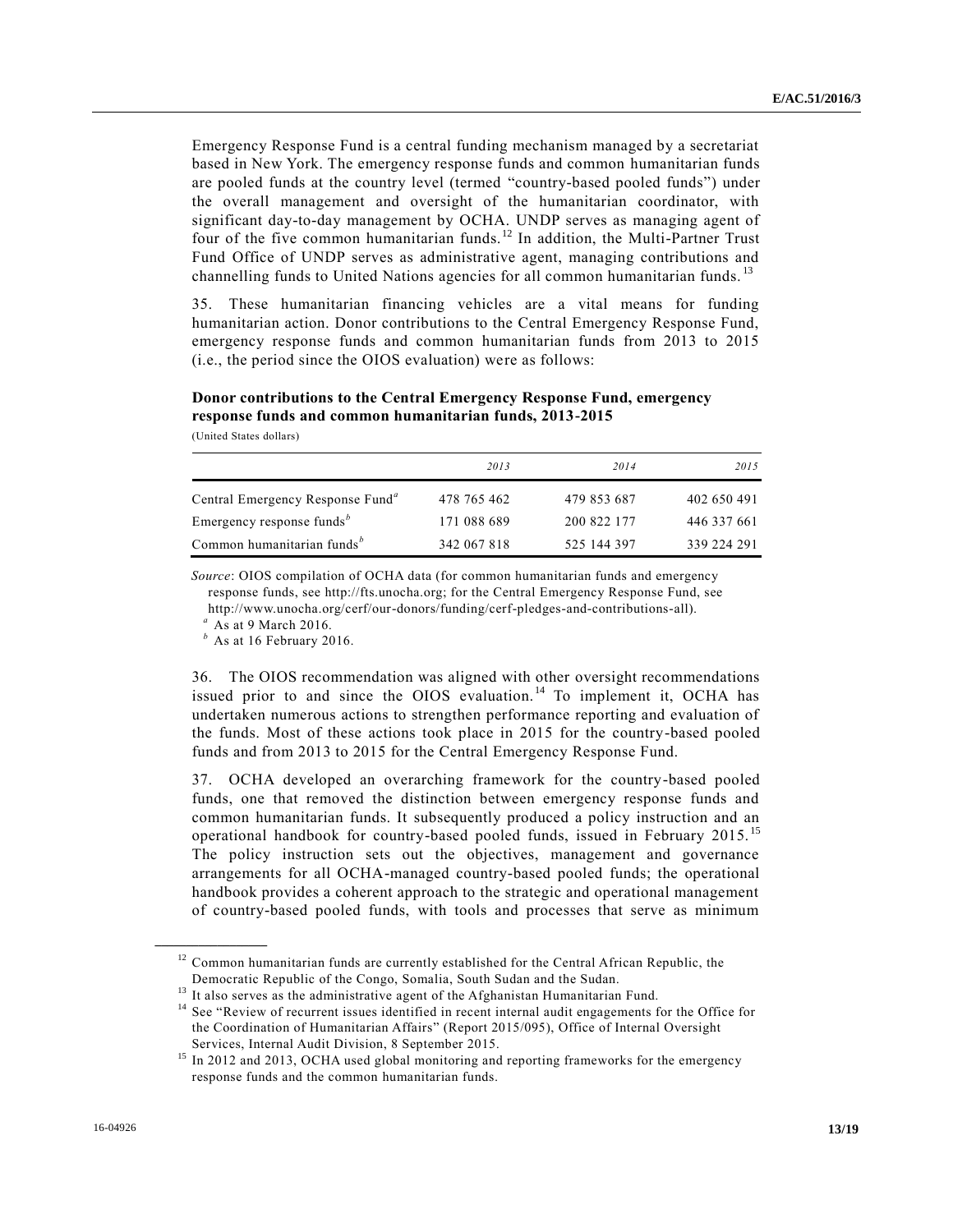standards. It provides details on a risk management approach, performance management, monitoring, reporting, evaluations, audits and compliance measures. According to OCHA, the managing agent function is addressed by the operational handbook, as it aims to ensure the most appropriate management arrangements without disrupting operations in the field, allowing for sufficient flexibility for UNDP to continue to provide management and administrative services for countrybased pooled funds.

38. OCHA also completed the roll-out of the Grant Management System at the end of 2014. The Grant Management System is a web-based platform, the use of which is mandatory for the management of the entire grant life cycle for all country -based pooled funds. Implementing partners use this interface to submit project proposals and reports, and OCHA coordinates project review, monitoring and partner performance. The system also assists OCHA in implementing a risk-based management approach, as it provides monitoring and financial and narrative reporting. The system also includes a business intelligence module to facilitate reporting against performance indicators, in line with the transformative agenda. <sup>16</sup>

39. OCHA also developed a performance framework for country-based pooled funds in 2015 to help measure their performance on the three expected outcomes of country-based pooled funds outlined in the policy instruction, namely, improved effectiveness of humanitarian response through the direction of funds towards priority humanitarian needs; strengthened leadership of the humanitarian coordinator; and mobilization of resources and support to coordination in support of the humanitarian planning framework.

40. OCHA undertook numerous measures to strengthen monitoring and reporting with respect to the Central Emergency Response Fund. At the overarching le vel, the objectives of the transformative agenda were closely aligned with, and included in, the OCHA Strategic Framework 2014-2017. As a consequence, transformative agenda-related indicators for the Central Emergency Response Fund were included in its work plan and reported on annually. In addition, updates on the Fund were included in all reports of OCHA to the Office of the Deputy Secretary-General.

41. The Central Emergency Response Fund Performance and Accountability Framework, which was originally developed in 2009 as a means of formalizing a clear set of accountability and reporting processes, provides another level of monitoring and reporting. The Performance and Accountability Framework specifies three to five country-level reviews per year of the value added by the Fund. Since 2009, 29 countries have been assessed through 23 different reviews. In 2013, the Sahel region, the Democratic Republic of the Congo, Pakistan and Yemen were reviewed; in 2014, the Democratic People's Republic of Korea, Myanmar and the Sudan were reviewed; and in 2015 South Sudan and the Syrian Arab Republic were reviewed.<sup>17</sup> The Performance and Accountability Framework itself was also regularly revised and improved based on reviews and feedback. The most recent external review by OCHA of the Framework was finalized in 2013.<sup>18</sup> It identified

<sup>16</sup> See http://gms.unocha.org.

<sup>17</sup> See http://www.unocha.org/cerf/reportsevaluations/evaluations/country-reviews/performanceand-accountability-framework.

<sup>&</sup>lt;sup>18</sup> See "Review of the Central Emergency Response Fund (CERF) Performance and Accountability Framework", prepared by Development and Humanitarian Learning in Action, September 2013.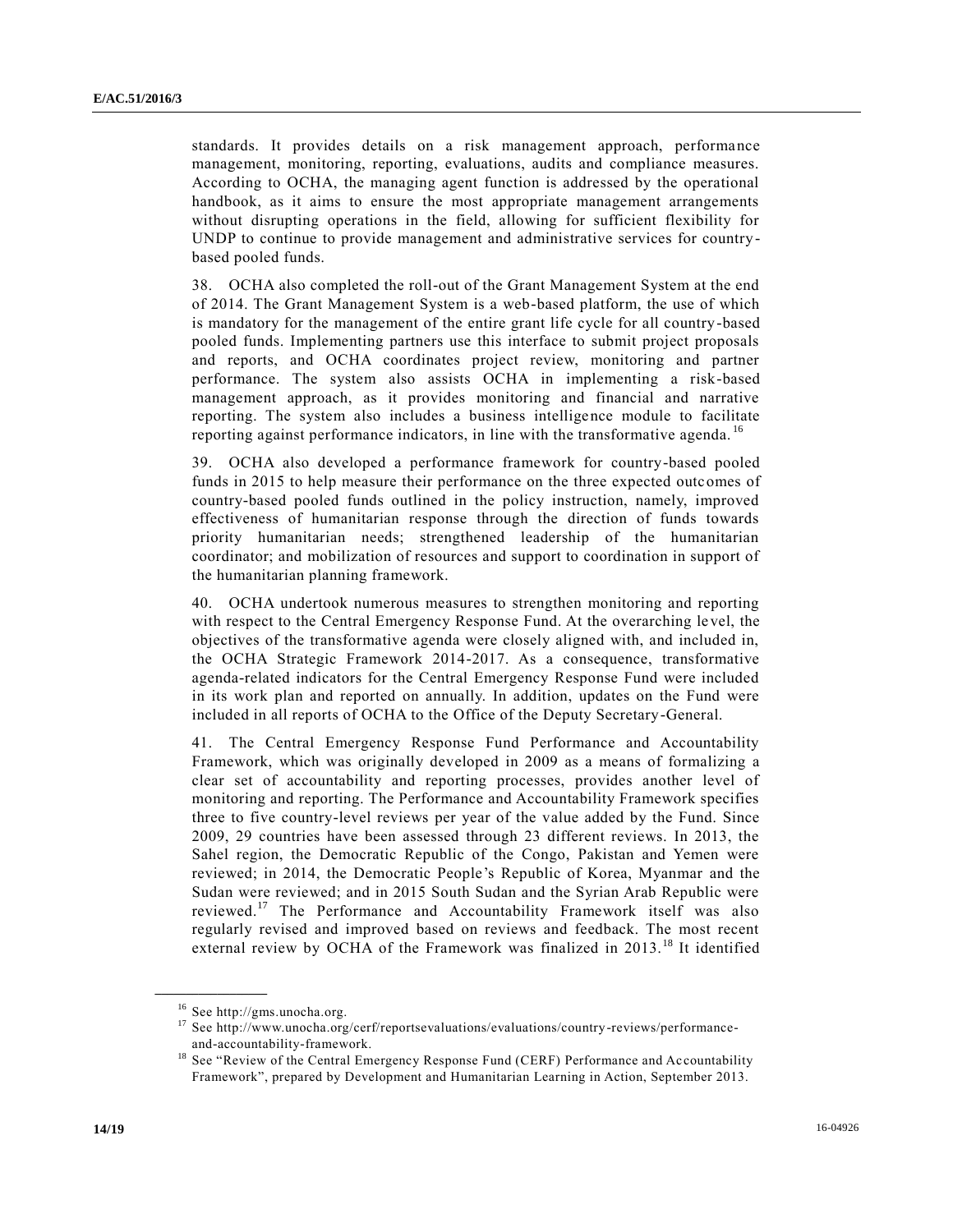11 recommendations for strengthening the Framework, all of which OCHA reported as implemented in 2015.

42. OCHA has also provided reporting formats and processes to the field to assist with monitoring and reporting. In 2013, OCHA developed a new reporting format and process for the Central Emergency Response Fund narratives, in order to increase accountability and timely reporting on results. It also rolled out field -based after action reviews as a standard component of the Central Emergency Response Fund reporting process, with the aim of promoting joint reflection on the Fund 's performance and results, collective accountability for funds and the facilitation of lessons learning. It has introduced a requirement in the Fund's application template that applicants clearly explain their field-level monitoring and information-sharing plans. A standard tool has also been introduced for recipient agencies to provide interim project status updates to the humanitarian coordinator/resident coordinator, humanitarian country teams and OCHA country offices.

43. OCHA has also provided standard messaging in the formal allocation communication from the Emergency Relief Coordinator, explaining to recipient agencies their Central Emergency Response Fund-related responsibilities for sharing information with the humanitarian coordinator/resident coordinator. It has also developed draft guidance outlining the roles and responsibilities of key actors in relation to Central Emergency Response Fund monitoring and information-sharing at the field level. This guidance was slated for finalization by March 2016.

44. Lastly, both the country-based pooled funds<sup>19</sup> and the Central Emergency Response Fund<sup>20</sup> have been evaluated since the OIOS made its recommendation. References to both funds have also been recently included in the Inter-Agency Standing Committee humanitarian response monitoring guidance for 2016.<sup>21</sup>

45. As OCHA issued the policy instruction and the operational handbook for country-based pooled funds in February 2015, at the time of the triennial review, it was too early to detect outcome level changes resulting from these initiatives. Initial feedback was positive, however, both at Headquarters and in the field. The policy instruction and the operational handbook were seen as providing much -needed consistency in the guidance and tools for the country-based pooled funds and as setting out minimum standards for monitoring, performance reporting and evaluation. The Grant Management System was likewise viewed as a positive tool for streamlining fund management and enhancing accessibility of information; however, further training and refinement were needed. The actions by OCHA to strengthen the Central Emergency Response Fund, meanwhile, were viewed as providing refinement to guidance and measures already in place, with initial positive feedback that it helped improve monitoring, reporting and evaluation.

46. Recommendation 4 has been implemented. There are early signs pointing to the positive effects of actions by OCHA. However, given the high level of financial, programmatic and reputational risk these funds embody — in highly insecure environments and frequently with access restrictions — it is crucial that OCHA

<sup>&</sup>lt;sup>19</sup> See "Evaluation of the common humanitarian fund: global synthesis report", OCHA, May 2015; and "The global evaluation of the emergency response funds: final report", OCHA, March 2013.

<sup>&</sup>lt;sup>20</sup> See http://www.unocha.org/cerf/reportsevaluations/evaluations/country-reviews/performanceand-accountability-framework.

<sup>21</sup> Available from https://humanitarianresponse.info/en/programme -cycle/space/document/ humanitarian-response-monitoring-guidance.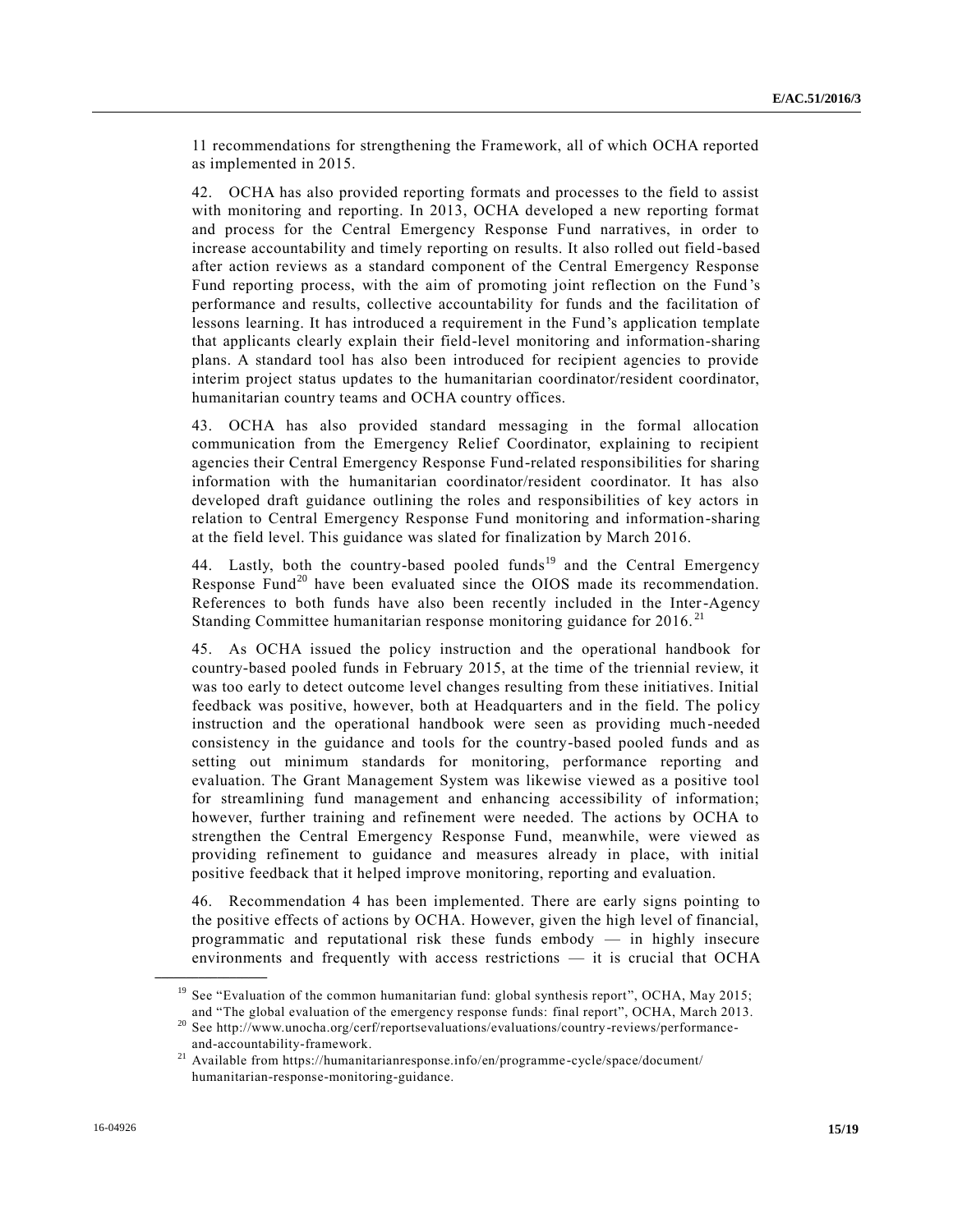continue to ensure proper use of the new initiatives, as well as training and support to users and continually monitor and trouble-shoot problems. Owing to this same risk consideration, the OIOS Internal Audit Division will continue to review monitoring and reporting issues,  $^{14}$  and OCHA will continue to work with the OIOS Investigations Division in a collaborative manner to identify any areas of high risk that are suitable for proactive investigation.

#### **Recommendation 5**

#### **Improving modalities for undertaking joint inter-agency evaluations**

47. Recommendation 5 reads as follows:

Within the context of the work being done as part of the transformative agenda, OCHA should work closely with partners in the Inter-Agency Standing Committee to revisit and improve the modalities being used to perform joint inter-agency evaluations.

48. This recommendation addressed the OCHA evaluation function in its role as Chair of the Inter-Agency Humanitarian Evaluation Steering Group. This role positions OCHA as a central fixture of learning and accountability within the humanitarian system. As the Chair of the Steering Group, its roles and responsibilities include advising the Emergency Relief Coordinator and members of the Inter-Agency Standing Committee on the strategic use of evaluations to promote the accountability of the humanitarian system, promoting evidence-based policy development and providing support to the reform of the international humanitarian system.

49. Inter-agency evaluations have taken various forms and approaches over time. At the time of the OIOS evaluation, inter-agency real-time evaluations were one of the main inter-agency evaluation modalities of humanitarian action, providing humanitarian country teams and the wider humanitarian system with early assessments of the on-the-ground response during the first three months of an emergency. This recommendation sought to address concerns that joint inter-agency evaluations, $22$  and inter-agency real-time evaluations, in particular, yielded low benefits relative to their financial and human resource costs (see [E/AC.51/2013/3,](http://undocs.org/E/AC.51/2013/3) para. 46).

50. In response to the recommendation, OCHA, in consultation with its Inter-Agency Humanitarian Evaluation Steering Group partners, introduced a new modality for inter-agency evaluation, the inter-agency humanitarian evaluation of large-scale system-wide emergencies. Framed as a key component of the humanitarian programme cycle, inter-agency humanitarian evaluation s are fullfledged evaluations, conducted within 9 to 12 months of the initial emergency response and repositioned to focus more pointedly on outcome assessment. Inter-agency humanitarian evaluations are mandatory for all system-wide level 3 emergencies, and can be considered in other cases at the specific request of a humanitarian coordinator or humanitarian country team. As such, inter-agency

 $22$  In addition to inter-agency real-time evaluations, thematic evaluations of global funds and policy initiatives, such as those of the Central Emergency Response Fund, the common humanitarian funds and the cluster approach, had also been undertaken (see "5-year evaluation of the Central Emergency Response Fund: synthesis report: final draft", OCHA, 25 July 2011; "Evaluation of the common humanitarian fund: synthesis report", OCHA, 21 March 2011; and Cluster approach evaluation 2: synthesis report, OCHA, April 2010).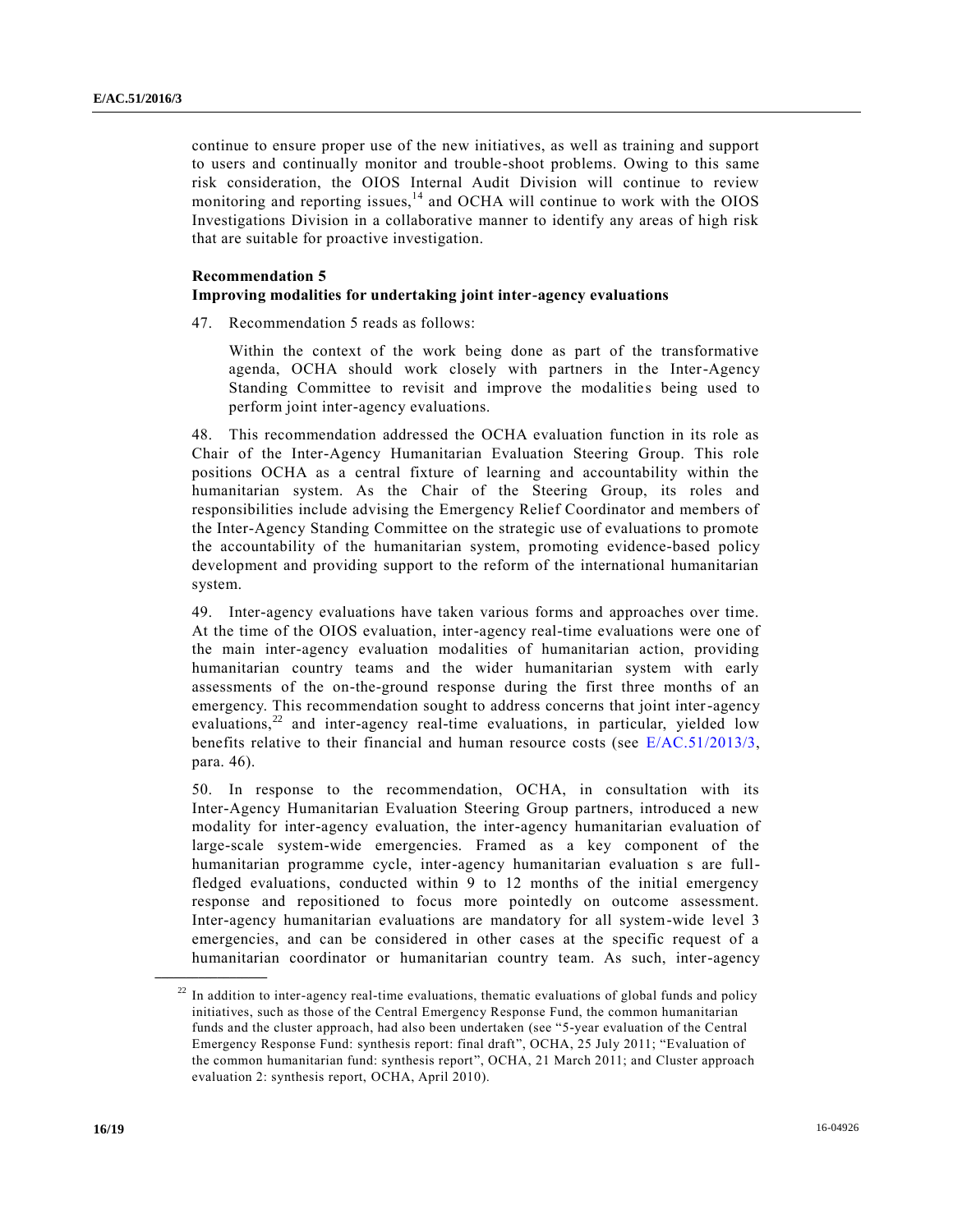humanitarian evaluations were intended to strengthen the transformative agenda pillar of inter-agency accountability in humanitarian action.

51. The inter-agency humanitarian evaluation modality was discussed and agreed by all Inter-Agency Standing Committee members in 2013, and the Inter-Agency Humanitarian Evaluation Steering Group subsequently developed the guidelines for the inter-agency humanitarian evaluations of large-scale system-wide emergencies, which were finalized in April 2014. The guidelines provide a set of operating procedures for inter-agency humanitarian evaluations, including triggers, timelines and procedures, methodological approaches, governance and management arrangements. The guidelines were piloted for the evaluation of the response to Typhoon Haiyan (2014), and subsequently used for the responses in South Sudan (2014) and the Central African Republic (2015). They are also being used for the evaluation of the response in Iraq in 2016.

52. Concurrent with the development of the guidelines, OCHA, in its role as the Chair of the Inter-Agency Humanitarian Evaluation Steering Group, reported attempts to improve its policy and strategic support surrounding inter-agency evaluations (inter-agency humanitarian evaluations and other types of evaluation). In this role, OCHA strengthened its coordination of its inter-agency evaluation partners. It also took steps to better highlight the role of evaluation, both real and potential, to Inter-Agency Standing Committee principals and the Emergency Directors Group, with a view to promoting strategic use of evaluations for accountability, policy development and support to humanitarian reform.

53. According to OCHA and its evaluation partners, the renewed focus on evaluation within the Inter-Agency Standing Committee and the new modality for inter-agency humanitarian evaluation of large-scale humanitarian emergencies, attest to the improvements that have been made in inter-agency evaluation. In addition to instilling a greater focus on outcomes, inter-agency humanitarian evaluations offered greater predictability by providing a mechanism for triggering and conducting such outcome-focused evaluation in all level 3 emergencies. The time frame for the present triennial review did not afford a systematic appraisal of the quality, credibility and utility of the inter-agency humanitarian evaluations conducted to date. According to those within OCHA and its Inter-Agency Standing Committee partners in the Steering Group, however, OCHA efforts have helped strengthen accountability as well as learning.

54. Notwithstanding these reported improvements, evaluation partners acknowledged two ongoing challenges. First, inter-agency humanitarian evaluations, while viewed as an improvement over inter-agency real-time evaluations, were also viewed as providing insufficient information on results achieved and on the respective contributions and accountabilities of individual Inter-Agency Standing Committee members. In addition, data gaps as well as scoping issues (e.g., pre-assessment of accessibility issues related to key areas and stakeholders) were seen as continuing challenges. OCHA has sought feedback from members of the Inter-Agency Standing Committee and from the evaluation teams after each inter-agency humanitarian evaluation. Based on this feedback, a revision of the aforementioned guidelines is planned in 2016. Secondly, while its partners in the Inter-Agency Humanitarian Evaluation Steering Group appreciated the efforts o f OCHA as Chair of the Steering Group, as well as the challenges faced by the evaluation function within OCHA, there was general concern that the function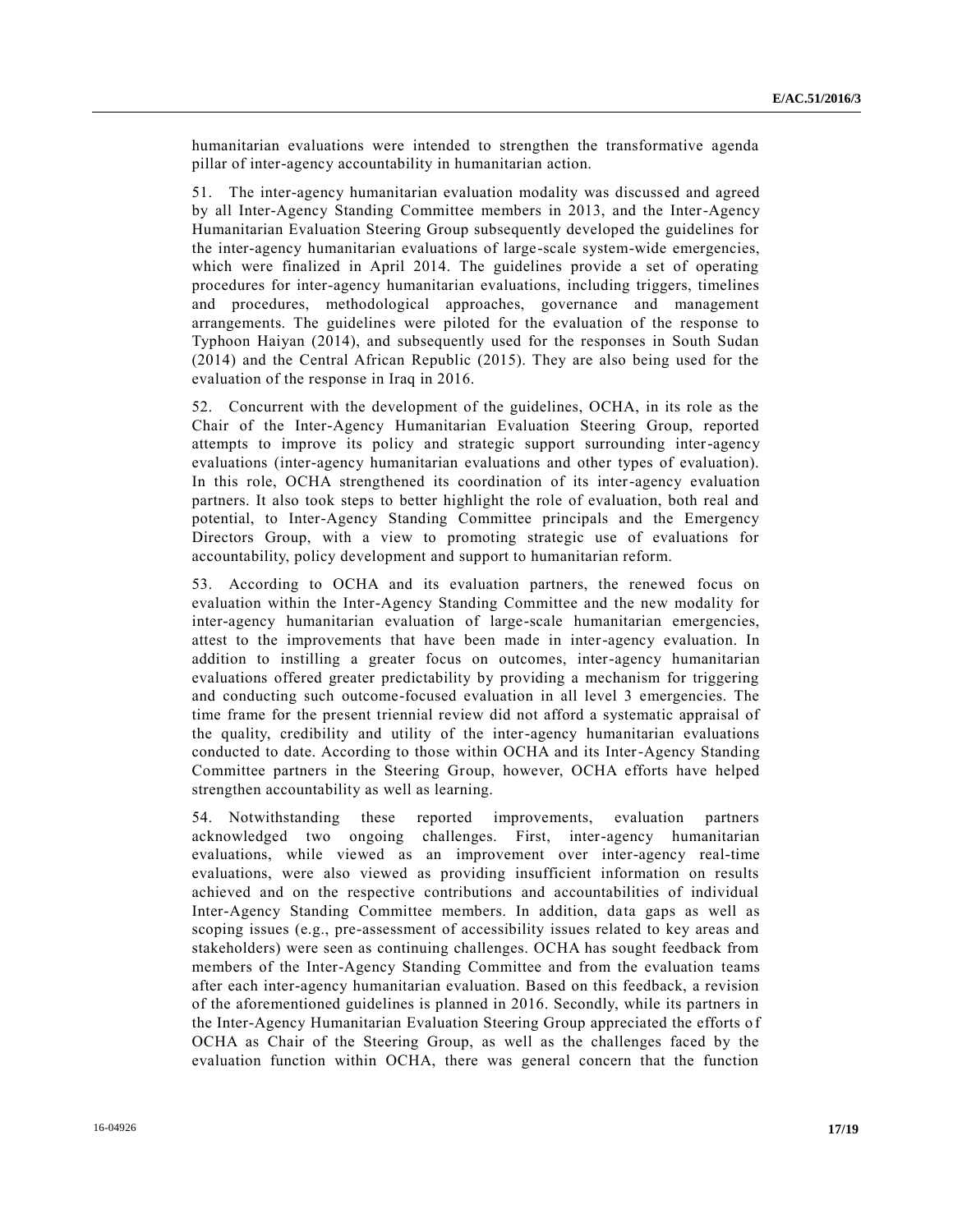remained underresourced, and that it still lacked sufficient independence (in accordance with the United Nations Evaluations Group norms and standards) to fulfil its accountability and learning role, its inward self-evaluation and its inter-agency humanitarian evaluation coordination role effectively.

55. Recommendation 5 has been implemented. However, OCHA should continue to improve in its fulfilment of its critical evaluation role, both internally and in its capacity as the Chair of the Inter-Agency Humanitarian Evaluation Steering Group. The revision of the inter-agency humanitarian evaluation guidelines should proceed as planned. OCHA has taken steps to strengthen its evaluation function; as a matter of priority, it should continue to enhance the capacity and independence of its evaluation function. Echoing OCHA partners' concerns, OIOS has raised this issue repeatedly, not only in its 2013 evaluation, but also in a 2012 monitoring and evaluation of OCHA,<sup>23</sup> as well as in successive evaluation scorecard reports.<sup>24</sup> As these various sources have collectively underlined, the high level of financial, reputational and programmatic risk inherent in the humanitarian system necessitates strong leadership, sufficient independence and adequate resourcing of the programme's evaluation function.

## **III. Conclusion**

**\_\_\_\_\_\_\_\_\_\_\_\_\_\_\_\_\_\_**

56. The mandate of OCHA is to ensure the timely, coherent, coordinated and principled response of the international community to disasters and emergencies and to facilitate the transition from emergency relief to rehabilitation and sustainable development. OCHA has implemented all of the OIOS recommendations, and indicative evidence points to outcome-level results. The steps taken by OCHA to implement the recommendations have had some immediate positive outcomes, with many on the path to longer-term impact. To further increase its effectiveness, OCHA should continue to implement the recommended actions and refine them as necessary to the changing context within which it operates.

> (*Signed*) Heidi **Mendoza** Under-Secretary-General for Internal Oversight Services 23 March 2016

<sup>&</sup>lt;sup>23</sup> "Inspection of programme-level monitoring and evaluation ( $M\&E$ ) of the Office for the Coordination of Humanitarian Affairs"( IED-12-001, OIOS-IED), Office of Internal Oversight Services, 2012.

<sup>&</sup>lt;sup>24</sup> The scorecard report rated a sample of OCHA evaluations to be of generally good quality, but noted that the strengthening of the independence of its evaluation function was "in progress," and information on its resources was "not available" (see "United Nations Secretariat Evaluation Scorecards 2012‐2013" (assignment No. IED-15-009), Office of Internal Oversight Services, Inspection and Evaluation Division, 17 November 2015.